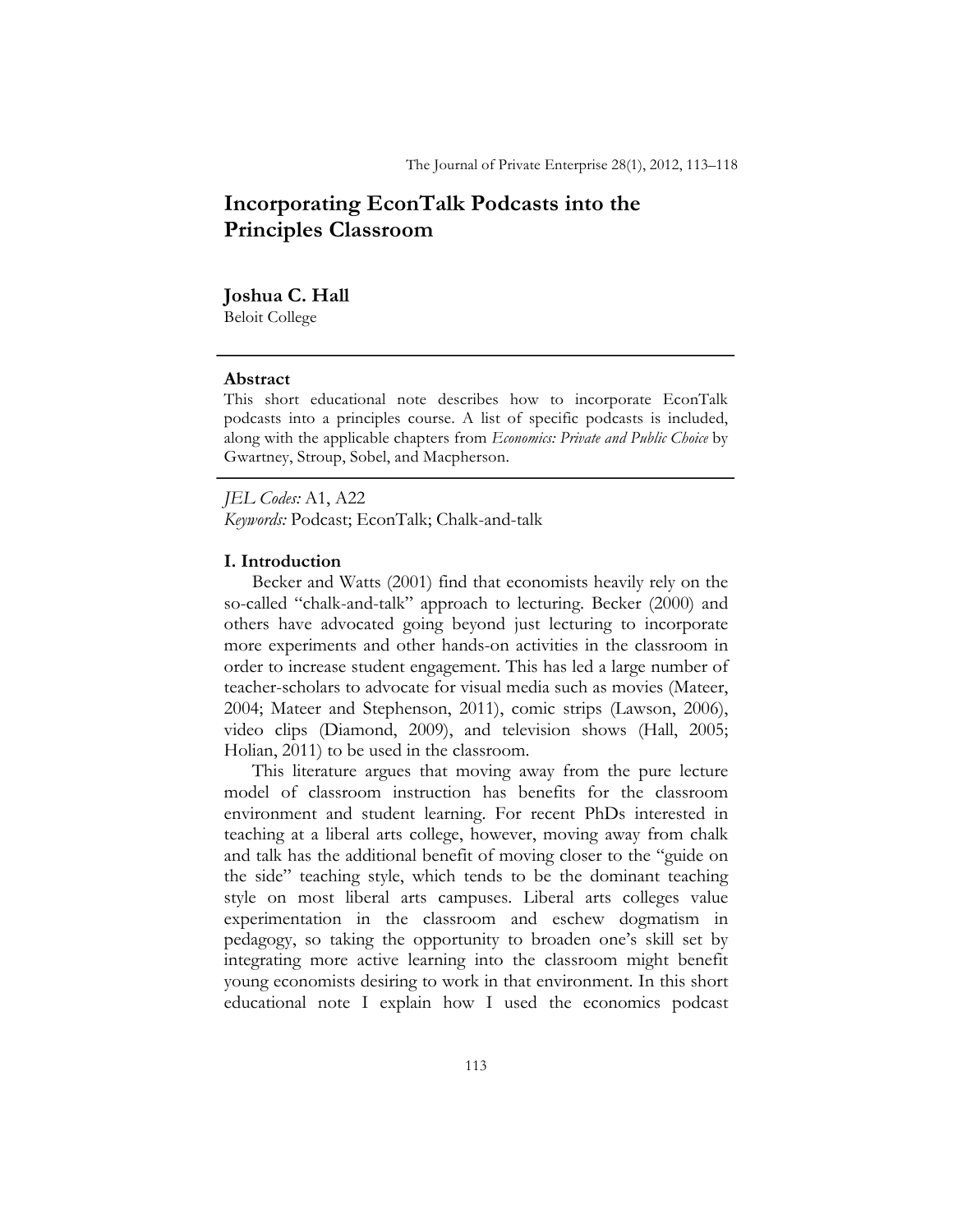EconTalk to reinforce certain concepts in my principles of economics course and to broaden my teaching repertoire.

## **II. The Course**

Entering my second year of teaching at a liberal arts college, I felt I had an opportunity to experiment given our relatively small principles classes of 30–35 students. In redesigning the course I wanted to provide more opportunities to talk about issues of political economy because only approximately 20 percent of our principles students go on to major in economics, whereas all of our students will be practicing political economists as current and future citizens (Klein, 1999). During the process of deciding which elements to incorporate into the course, several graduating seniors mentioned to me how much they learned from EconTalk podcasts. EconTalk is an award-winning economics podcast hosted by economist Russ Roberts as part of the online Library of Economics and Liberty at Liberty Fund. While I too was a regular listener to EconTalk, I had never thought about including it in the class and was at a loss as to how to incorporate it into the course. All of the current economic literature that uses audio in the classroom, such as Hall and Lawson (2008), focuses on short songs, not hour-long podcasts.

My inspiration for the structure of the course came from George Mason professor Peter Boettke, who as the outside reader on my dissertation told me that the core idea of each of my papers should "fit on a 4x6 note card." It seemed to me that having students summarize a podcast or reading on a note card would serve two purposes. First, it would force the students to think about what they were listening to in order to be able to properly summarize the material in 100 words or less. Second, reading the cards would give me a sense of how well the students understood the material they were being assigned outside of class. The cards could be used to lead student discussion toward concepts that students were struggling with as well as to provide guidance for individual student meetings.

The course was structured as a Monday, Wednesday, Friday course at 8:45 in the morning. Mondays and Wednesdays were devoted to lecturing on topics from the textbook (Gwartney et al., 2008). Before each lecture, however, the students were assigned either an EconTalk podcast to listen to or a reading assignment from a "pop" economics book such as *The Undercover Economist* (Hartford, 2007). After going through the EconTalk archives at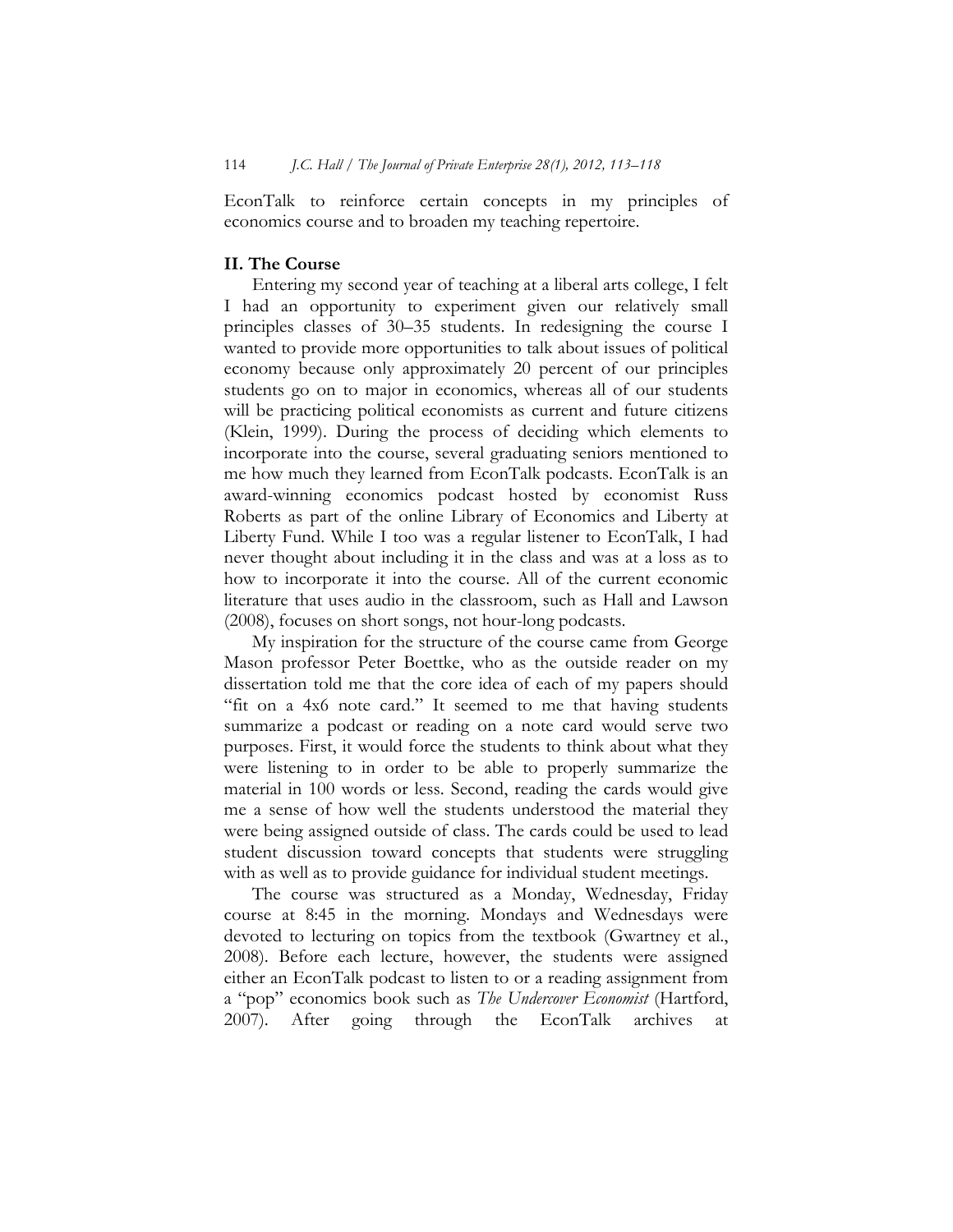www.econtalk.org, I determined that there were six podcasts—all with Michael Munger of Duke as the guest—that enhance the typical economics lectures regarding opportunity costs, the theory of the firm, etc. Table 1 contains a listing of the chapters in Gwartney et al. (2008) associated with each podcast, the title of each podcast, and where in the archive to find each show.

| Topic                                                                         | Podcast Title/Location                                                                                                       |
|-------------------------------------------------------------------------------|------------------------------------------------------------------------------------------------------------------------------|
| Ch. 2: Some<br>Tools of the<br>Economist                                      | "Ticket Scalping and Opportunity Cost"<br>www.econtalk.org/archives/2006/04/ticket_scal<br>ping.html                         |
| Ch. 3: Supply,<br>Demand and<br>the Market<br>Process                         | "Mike Munger on the Division of Labor"<br>www.econtalk.org/archives/2007/04/mike_mun<br>ger_on.html                          |
| Ch. 4: Supply<br>and Demand:<br>Applications<br>and<br>Extensions             | "Munger on Price Gouging"<br>www.econtalk.org/archives/2007/01/munger_o<br>n_price_1.html                                    |
| Ch. 6: The<br>Economics of<br>Collective<br>Decision-<br>Making,<br>lecture 1 | "Giving Away Money: An Economist's Guide to<br>Political Life"<br>www.econtalk.org/archives/2006/06/giving_aw<br>ay_mon.html |
| Ch. 6: The<br>Economics of<br>Collective<br>Decision-<br>Making,<br>lecture 2 | "Private vs. Public Risk-Taking"<br>www.econtalk.org/archives/2006/10/private_vs<br>_publ_1.html                             |
| Ch. 21: Costs<br>and the Supply<br>of Goods                                   | "Munger on the Nature of the Firm"<br>www.econtalk.org/archives/2008/01/munger_o<br>n_the_n.html                             |

**Table 1: List of Chapters and Related Podcasts**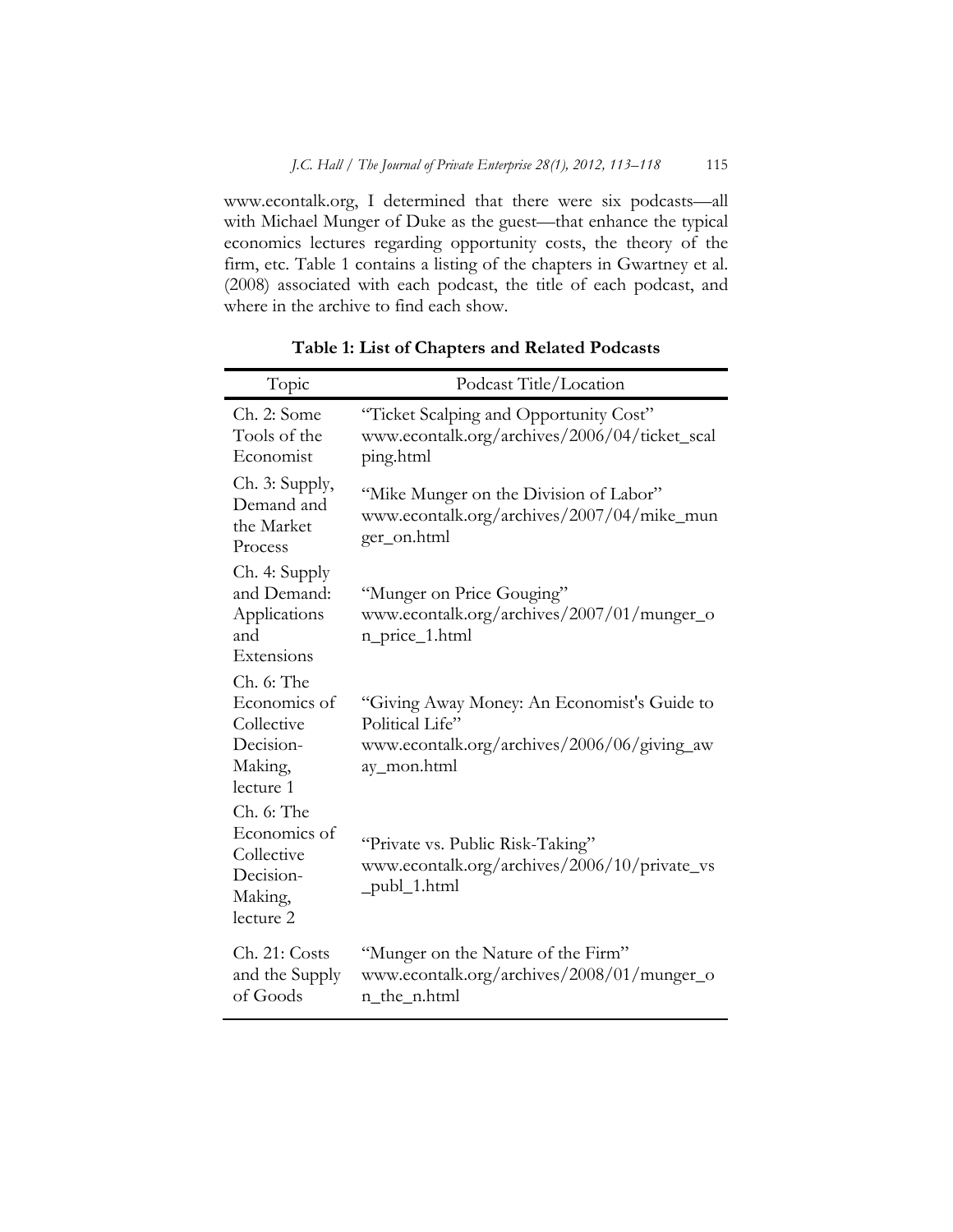#### 116 *J.C. Hall / The Journal of Private Enterprise 28(1), 2012, 113–118*

Around these podcasts I assigned readings on other material covered in the class so that there was an assigned reading or podcast before every Monday and Wednesday lecture. Students were instructed to listen to the podcast or do the assigned reading and then summarize its contents using between 80 and 100 words on one side of a 4x6 note card. On the other side, they were told to briefly discuss something they didn't understand, something they disagreed with, or something they would like to discuss further. The note card for each podcast or reading was due at the beginning of the class just following its assignment. I did not do anything with the cards during the Monday and Wednesday lectures, however, instead waiting until after class on Wednesday to grade each note card and check for understanding.

As my goal with the note card assignment was primarily diagnostic, I did not rigorously grade each card. Instead, I read through each card, checking for effort and understanding. If the effort was there, even if they did not understand the material well, they received full credit (one percentage point), albeit often with a follow-up email from me stating that they should comes see me during office hours. If the effort was not there, they received a zero and an email about taking the assignment seriously the next time. The note card assignments were worth 25 percent of the course grade, although it was possible to earn 28 percentage points from the assignment as 28 readings and podcasts were assigned during the term. I structured it this way for three reasons. First, having extra note cards allowed students to miss a few courses without penalty, which allowed me to have a no make-up policy. Second, the note cards due at the beginning of every class encouraged students to attend regularly and on time because I did not accept cards from students not in their seats by the beginning of class. Third, the opportunity for three percentage points of extra credit was a nice carrot for students who regularly attended and turned in all assignments.

In addition to using the note cards as a diagnostic tool, they were also used to facilitate classroom discussions every Friday. I would use the student questions and comments on the back of the 4x6 cards as a springboard to a conversation about applications of what we covered in class that week. During this time I also clarified and extended concepts that were covered in class but that the note cards revealed were not well understood. A surprising benefit of using the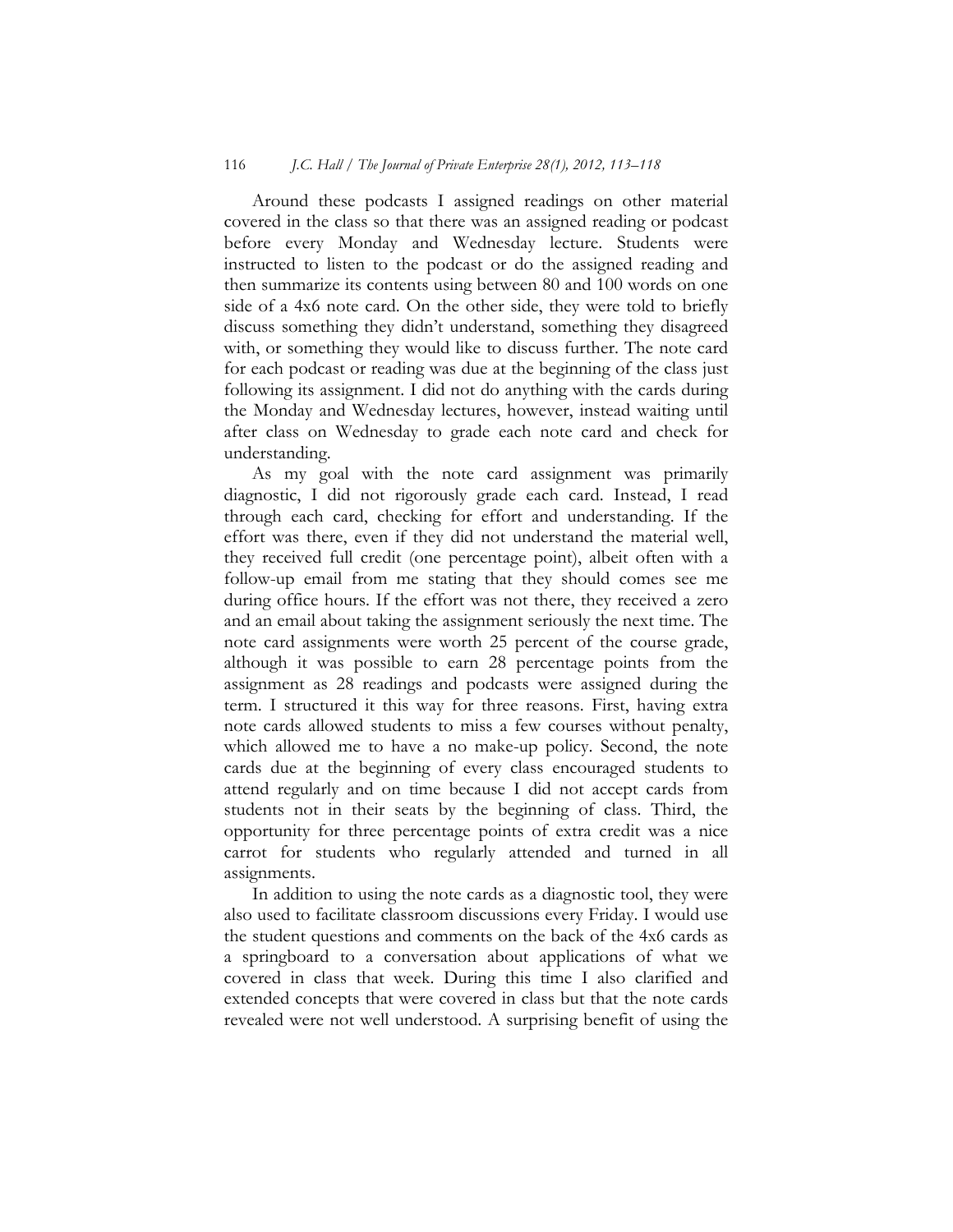note cards to facilitate discussion is that the cards were not only a great way to get conversation going, but they prevented the conversation from lagging. Any time discussion lagged I could go on to a question or comment from another card. In addition, by asking the student to elaborate on their question or comment, I was able to engage in classroom discussions several students who typically did not ask questions. In addition to being a diagnostic tool and helping me facilitate classroom discussion, I also found the cards to be a good source of material for short-answer questions on the midterm and final.

# **III. Conclusion**

While I did not conduct research regarding the educational benefits of this approach, I feel that it provided benefits to me as the instructor by helping me improve my ability to lead classroom discussions. In addition, I was surprised how effective the note cards were as a diagnostic tool. They were helpful in ensuring that students did not fall too far behind without some form of intervention, such as an email and then an alert to the college's student support services.

That being said, however, I do have three caveats. First, the process of going through cards is time consuming, and thus it becomes almost unworkable with class sizes of forty or more. Second, other diagnostic tools, such as regular quizzes, might achieve the same goal at a lower cost. Third, this approach should never be used to suggest that we completely jettison lectures. As collective consumption goods, lectures are a cost-effective way to ensure that students are exposed to the tools necessary to think like an economist.

## **References**

- Becker, William E. 2000. "Teaching Economics in the 21st Century." *Journal of Economic Perspectives*, 14: 109–19.
- Becker, William E., and Michael Watts. 2001. "Teaching Methods in U.S. Undergraduate Economics Courses." *Journal of Economic Education*, 32: 269–79.
- Cameron, Beverly. 1998. "Active and Cooperative Learning Strategies for the Economic Classroom." In *Teaching Undergraduate Economics*, ed. William. B. Walstad and Phillip Saunders, 245–56. Boston: Irwin-McGraw Hill.